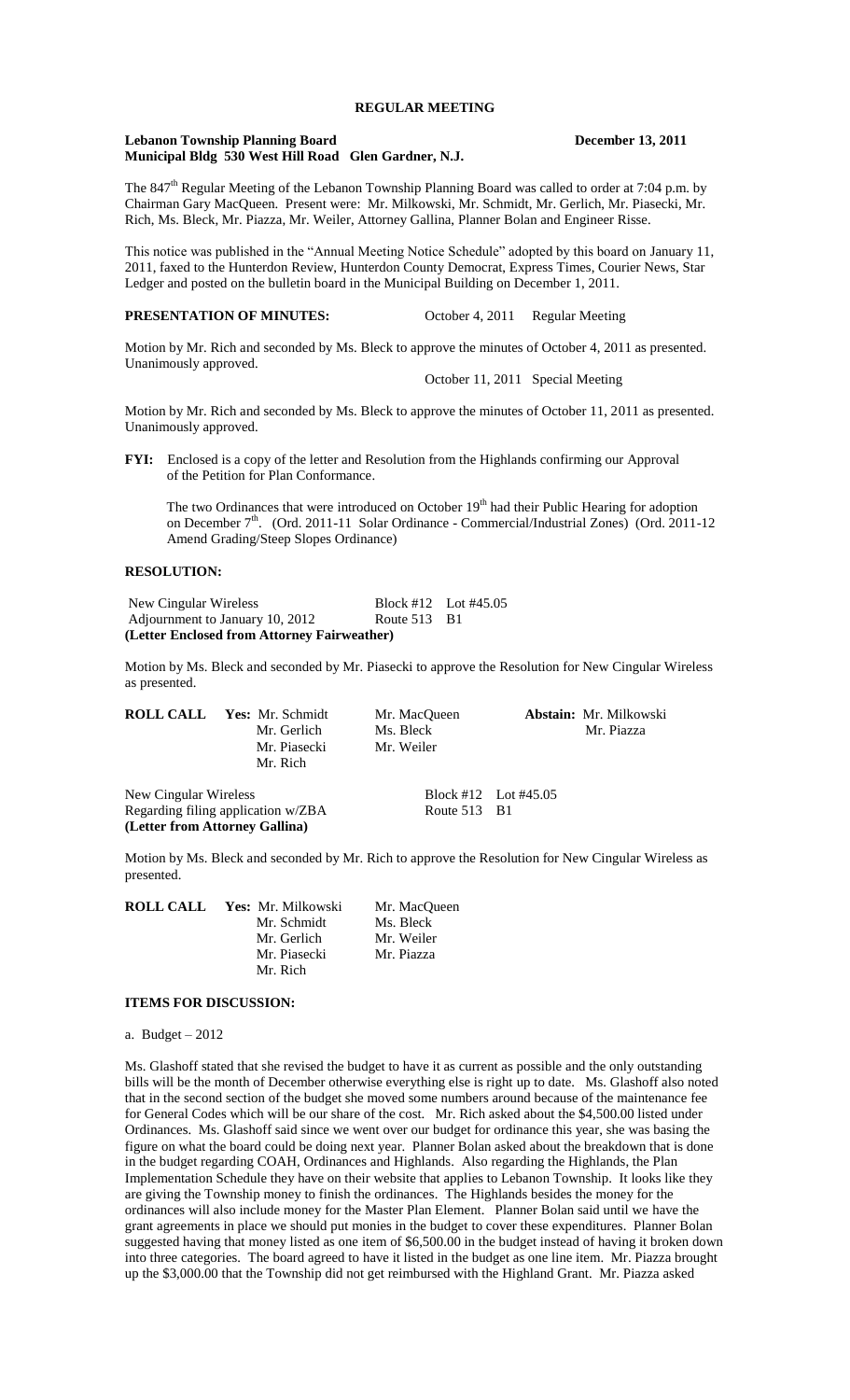### **Lebanon Township Planning Board December 13, 2011 Page 2**

Planner Bolan for an explanation for the funds not being covered. Planner Bolan said the Highlands broke it out into seven categories which are referred to as Modules. Planner Bolan said we were deemed complete in April 2010. Just because we were deemed complete Planner Bolan did not think it meant that there was nothing left to do. Using an example of when an application is deemed complete. The work still continues and apparently that was not the case with the Highlands. Planner Bolan said he continued working on the ordinances with the anticipation that the report would be out in September per the Highlands. When November came and still no report from the Highlands, we didn't get the report until April 2011. He was never informed that once you are deemed complete you can not continue working and billing. Planner Bolan informed the board that we are under the allowed amount up to \$100,000.00. We finished at a little over \$90,000.00. Mr. Piazza said he was disappointed that person A doesn't know what person B is doing. A good example was the letters he received from the Highlands. One was making accusations and the other was an apology. Mr. Piazza said since we now have more work to do, he doesn't want to see us get into the same situation that we had before. Planner Bolan suggested that we send in the vouchers more frequently then what we do now. Planner Bolan suggested quarterly at most or maybe every two months. Planner Bolan said the person he speaks with is different then the one Ms. Glashoff is working with. Chairman MacQueen suggested that the bills be submitted on a monthly basis. Board agreed.

Mr. Milkowski asked about the charges for the Attorney, Engineer and Planner. At the conclusion of the board's discussion, Chairman MacQueen asked for a motion. Motion by Mr. Piasecki and seconded by Mr. Gerlich to approve the revised budget for 2012 along with the \$6,500.00 being used as needed as a combination for COAH, Ordinances and Highlands as one line item. Unanimously approved.

b. Reminder: Date has been set - P.B. Reorganization Tuesday January 10, 2012 7:00 p.m.

c. Board Terms Expiring:

| 1 year term Class I   |
|-----------------------|
| 1 year term Class II  |
| 1 year term Class III |
| 4 year term Class IV  |
|                       |

Chairman MacQueen asked Mr. Gerlich and Ms. Bleck if they would like to be reappointed. Both answered yes.

d. Definition of Dwelling Unit (Accessory Apartments) – Planner Bolan

Planner Bolan stated the Board of Adjustment had an Appeal regarding the definition of an accessory apartment. The Zoning Officer claimed they had an accessory apartment in the barn. Ms. Glashoff informed the board that the Zoning Officer when doing an inspection found living quarters. The kitchen did not have stove, but there was a bedroom, living room and bathroom. The applicant claimed that it wasn't an apartment because they did not have a stove and they did not consider it to be an accessory apartment. Back in September a couple came in who were looking to buy property and wanted to have an accessory apartment but so they wouldn't have to go to the Zoning Board decided not to have stove in the kitchen. Ms. Glashoff said she spoke to Chairman Macqueen and this is what triggered having Planner Bolan look into the definition of a dwelling unit. Planner Bolan said he thought this was defined and we were stuck with it but it is not true. It is not defined in the MLUL or the Construction Code. The question what is a sanitary facility. Does a bathroom consist of a toilet; sink without a tub/shower? Mr. Gerlich said a lot of people have sanitary facilities without the tub and stove. Mr. Gerlich said you need a shower and cook top to be an apartment. It was decided that if you don't have a stove and shower you are not considered to have an apartment.

The board continued to discuss this issue at length. Planner Bolan offered making the definition more defined. Mr. Piasecki asked if someone has living quarters over a garage but does not have a kitchen or a shower is that still considered an accessory apartment. Attorney Gallina said no, not under our ordinance. The board continued with their discussion. Chairman MacQueen said several years ago the same applicant came before the Zoning Board for an accessory apartment and was denied. Then they came back, found a loophole by taking out the kitchen. Planner Bolan said that separate living quarters is what really distinguishes something in the definition. Mr. Piasecki said the definition should be for separate living quarters. Mr. Rich said back when the board was discussing having an accessory apartment ordinance much of the conversation was on a mother-in-law apartment. Planner Bolan said it is really the cooking facility that triggers it. At this point, Attorney Gallina read from the apartment ordinance the definition. Mr. Milkowski said that we should just leave the ordinance alone.

Chairman MacQueen said that some of the other concerns that have arisen, example the homeowners came in before the board to have an accessory apartment with the barn being right next to the road, they didn't have enough land and were unable to put in another septic system. They were denied. They keep the apartment having someone living in it until they got caught. Then they come back to the board with eliminating the cooking facility. Also, there have been approvals for apartments for in-laws and when they are no longer living there, the apartment gets rented out. Chairman Macqueen felt this is why the zoning officer has had concerns because applications get approved for one thing and then get changed over to something else. Chairman MacQueen said this ordinance needs tightening up. Planner Bolan said that in